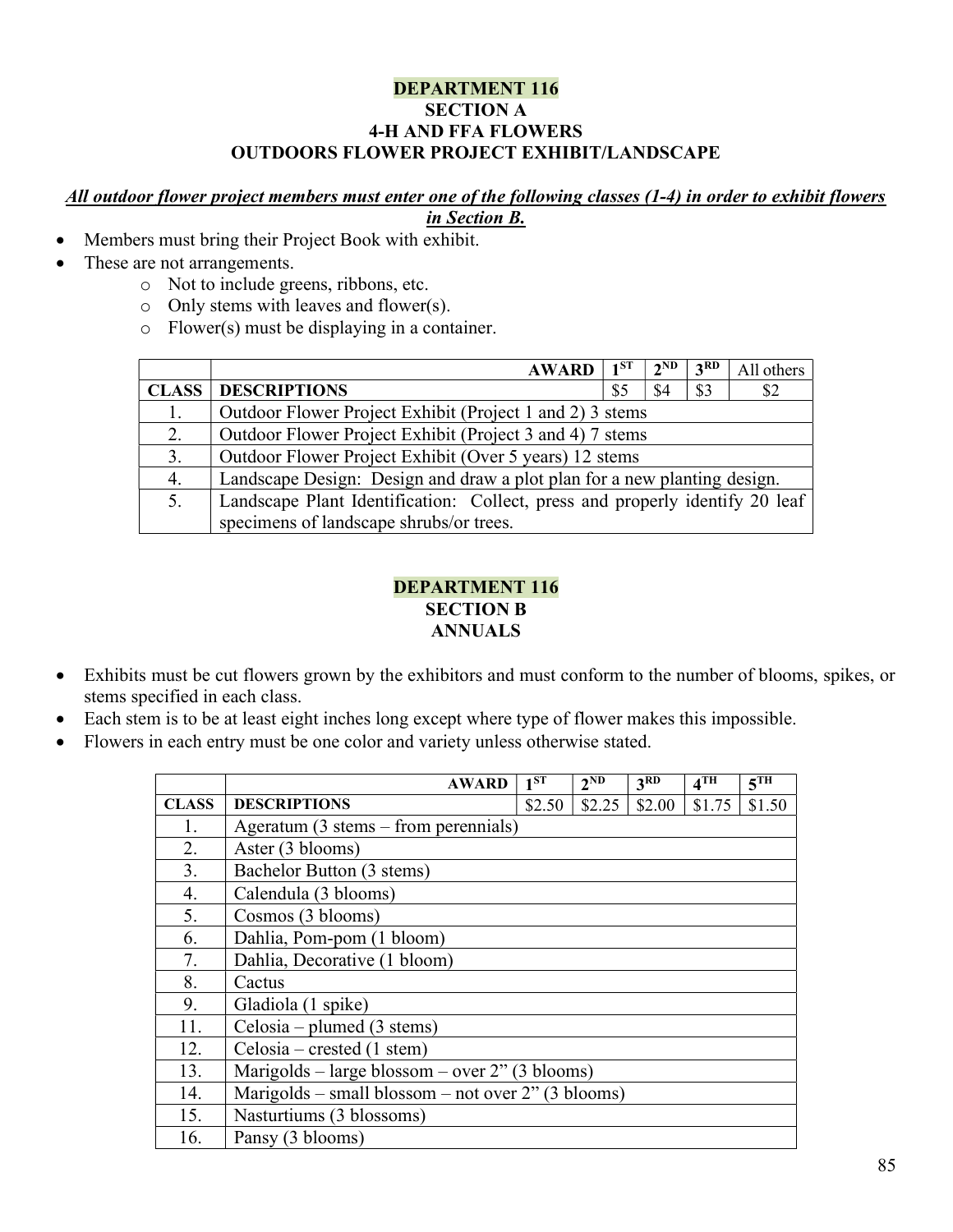| 17. | Petunia Single (3 blooms)                                     |
|-----|---------------------------------------------------------------|
| 18. | Petunia Double (3 blooms)                                     |
| 19. | Salvia (3 stems)                                              |
| 20. | Dwarf Snap Dragons (3 spikes)                                 |
| 21. | Large Flowered Snap Dragons (3 spikes)                        |
| 22. | Strawflower (3 blooms)                                        |
| 23. | $Zinnia - small - not over 2" (3 blooms)$                     |
| 24. | $Zinnia - large - over 2" (3 blooms)$                         |
| 25. | Other by Variety – correctly named on card (not listed above) |
| 26. | Geranium with flowers in pot (1 plant)                        |
| 27. | Begonias with flowers in pot (1 plant)                        |
| 28. | Coleus in pot (1 plant)                                       |
| 29. | Window box max 8" deep, 10" wide, 24" long                    |
| 30. | Sunflower - flower garden variety (1 bloom)                   |
| 31. | Impatiens (1 plant potted)                                    |

#### DEPARTMENT 116 SECTION C PERENNIALS & BIENNIALS

|              | <b>AWARD</b>                      | 1 <sub>1</sub> ST | $2^{ND}$ | 3 <sup>RD</sup> | 4 <sup>TH</sup> | 5 <sup>TH</sup> |
|--------------|-----------------------------------|-------------------|----------|-----------------|-----------------|-----------------|
| <b>CLASS</b> | <b>DESCRIPTIONS</b>               | \$2.50            | \$2.25   | \$2.00          | \$1.75          | \$1.50          |
| 1.           | Chrysanthemums (3 stems)          |                   |          |                 |                 |                 |
| 2.           | Cleome – Spider Flower (3 blooms) |                   |          |                 |                 |                 |
| 3.           | Lilies (1 stalk)                  |                   |          |                 |                 |                 |
| 4.           | Roses (stem & bud)                |                   |          |                 |                 |                 |
| 5.           | Rudbeckia (3 blooms)              |                   |          |                 |                 |                 |
| 6.           | Phlox (3 stems)                   |                   |          |                 |                 |                 |
| 7.           | Bee Balm (3 blooms)               |                   |          |                 |                 |                 |
| 8.           | Coneflowers (3 blooms)            |                   |          |                 |                 |                 |

## DEPARTMENT 116 SECTION D INDOOR FLOWER PROJECT EXHIBIT

- All youth exhibiting indoor flowers must enter either of these classes for completion of their project.
- Designate one potted plant or indoor garden project, which will be scored for their project book.
- Members must bring project book with exhibit.
- Must have been grown in present container by exhibitor for 2 months.

|              | <b>AWARD</b>                                                                 | 1ST | 2ND                                         | 2RD | $\boldsymbol{A}$ TH | $\epsilon$ TH |  |  |
|--------------|------------------------------------------------------------------------------|-----|---------------------------------------------|-----|---------------------|---------------|--|--|
| <b>CLASS</b> | <b>DESCRIPTIONS</b>                                                          |     | $$3.00 \; \; $2.50 \; \; $2.00 \; \; $1.50$ |     |                     | \$1.00        |  |  |
| . .          | Indoor flower project one designated exhibit with Botanical name.            |     |                                             |     |                     |               |  |  |
| ٠.           | Completed experiment from the project book with 5X7 inch card describing the |     |                                             |     |                     |               |  |  |
|              | process and results.                                                         |     |                                             |     |                     |               |  |  |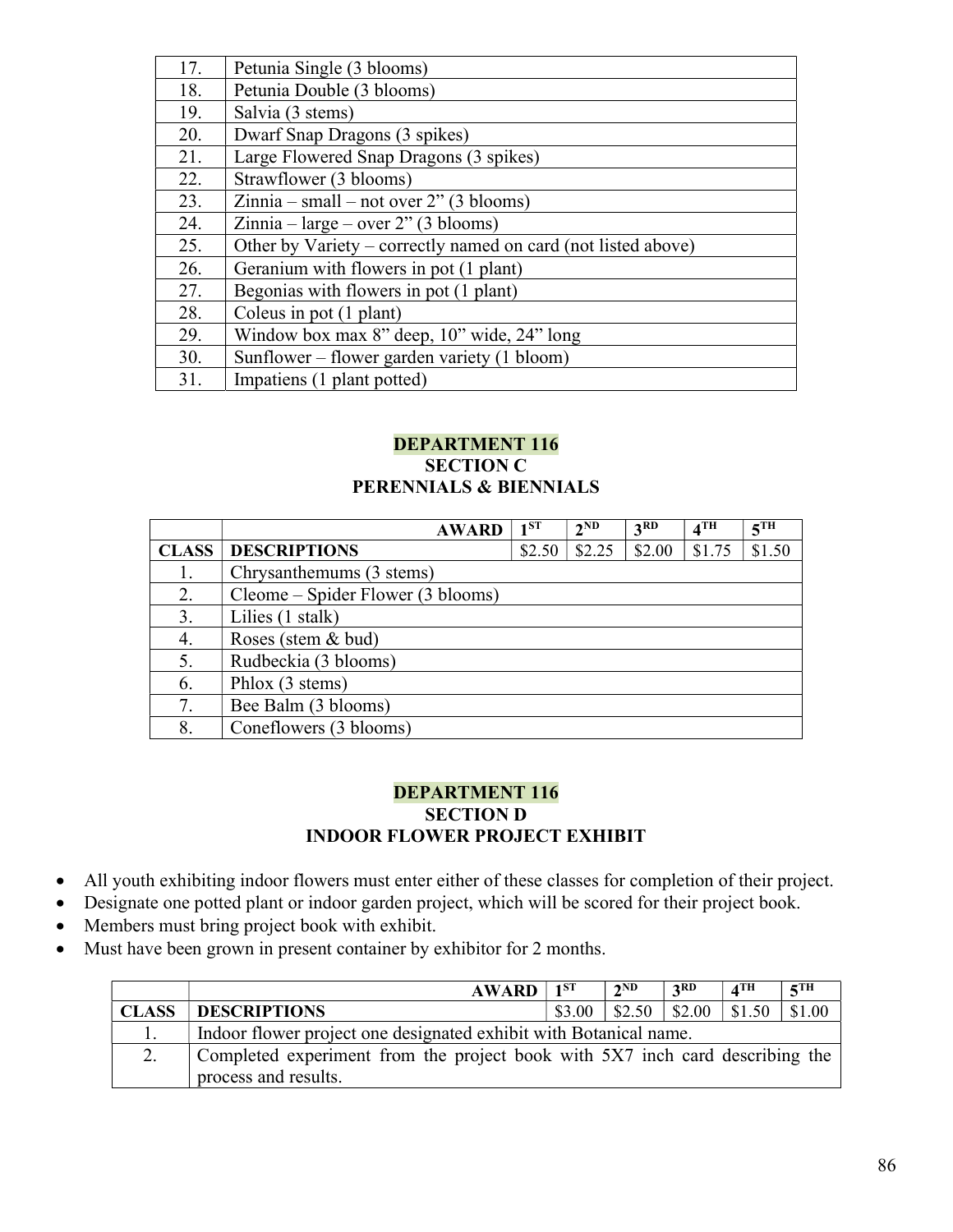# DEPARTMENT 116 **SECTION E** FOLIAGE PLANTS

|              | <b>AWARD</b>                            | 1 <sub>ST</sub> | 2 <sub>ND</sub> | 3 <sup>RD</sup> | $4$ TH | 5 <sup>TH</sup> |
|--------------|-----------------------------------------|-----------------|-----------------|-----------------|--------|-----------------|
| <b>CLASS</b> | <b>DESCRIPTIONS</b>                     | \$2.50          | \$2.25          | \$2.00          | \$1.75 | \$1.50          |
| 1.           | Begonias (non-flowering)                |                 |                 |                 |        |                 |
| 2.           | Cacti (Desert)                          |                 |                 |                 |        |                 |
| 3.           | Succulents                              |                 |                 |                 |        |                 |
| 4.           | Coleus                                  |                 |                 |                 |        |                 |
| 5.           | Ferns                                   |                 |                 |                 |        |                 |
| 6.           | Geranium (non-flowering)                |                 |                 |                 |        |                 |
| 7.           | Swedish Ivy                             |                 |                 |                 |        |                 |
| 8.           | Other Ivies                             |                 |                 |                 |        |                 |
| 9.           | African Violet                          |                 |                 |                 |        |                 |
| 10.          | Philodendron                            |                 |                 |                 |        |                 |
| 11.          | Snakeplant                              |                 |                 |                 |        |                 |
| 12.          | Pothos                                  |                 |                 |                 |        |                 |
| 13.          | Spider Plant                            |                 |                 |                 |        |                 |
| 14.          | Other Foliage Plants (not listed above) |                 |                 |                 |        |                 |
| 15.          | <b>Other Flowering Plants</b>           |                 |                 |                 |        |                 |
| 16.          | Wandering Jew                           |                 |                 |                 |        |                 |
| 17.          | Prayer Plant                            |                 |                 |                 |        |                 |
| 18.          | Holiday Cactus (Christmas, Easter)      |                 |                 |                 |        |                 |

## DEPARTMENT 116 SECTION F MISCELLANEOUS PLANT SCIENCE

- Exhibitor must carry current plant science project.
- Exhibit must have been grown in present container by exhibitor for 2 months.

|              | <b>AWARD</b>                                                                                       | 1 <sup>ST</sup> | 2 <sup>ND</sup> | 3 <sup>RD</sup> | 4 <sup>TH</sup> | 5 <sup>TH</sup> |  |
|--------------|----------------------------------------------------------------------------------------------------|-----------------|-----------------|-----------------|-----------------|-----------------|--|
| <b>CLASS</b> | <b>DESCRIPTIONS</b>                                                                                | \$3.00          | \$2.50          | \$2.25          | \$2.00          | \$1.75          |  |
|              | Dish Garden (3 or more specimens in a container)                                                   |                 |                 |                 |                 |                 |  |
| 2.           | Terrariums (3 or more plants grown in a glass-enclosed container)                                  |                 |                 |                 |                 |                 |  |
|              | <b>Hanging Baskets</b>                                                                             |                 |                 |                 |                 |                 |  |
| 4.           | Foliage Plants – must be houseplant species which are grown primarily for their attractive foliage |                 |                 |                 |                 |                 |  |
|              | (Not listed above under Section E)                                                                 |                 |                 |                 |                 |                 |  |
| 6.           | Flowering Outdoor Plants - plants in hanging baskets grown primarily to display outside house      |                 |                 |                 |                 |                 |  |
|              | on porches, patios, etc. (such as hanging petunias, ivy geraniums, flowering begonias, etc.)       |                 |                 |                 |                 |                 |  |
|              | <b>Arrangements (silk flowers)</b>                                                                 |                 |                 |                 |                 |                 |  |
| 10.          | 8-10 years                                                                                         |                 |                 |                 |                 |                 |  |
| 11.          | $11-12$ years                                                                                      |                 |                 |                 |                 |                 |  |
| 12.          | 13 and over                                                                                        |                 |                 |                 |                 |                 |  |
|              | <b>Arrangements (live cut flowers)</b>                                                             |                 |                 |                 |                 |                 |  |
| 13.          | 8-10 years                                                                                         |                 |                 |                 |                 |                 |  |
| 14.          | $11-12$ years                                                                                      |                 |                 |                 |                 |                 |  |